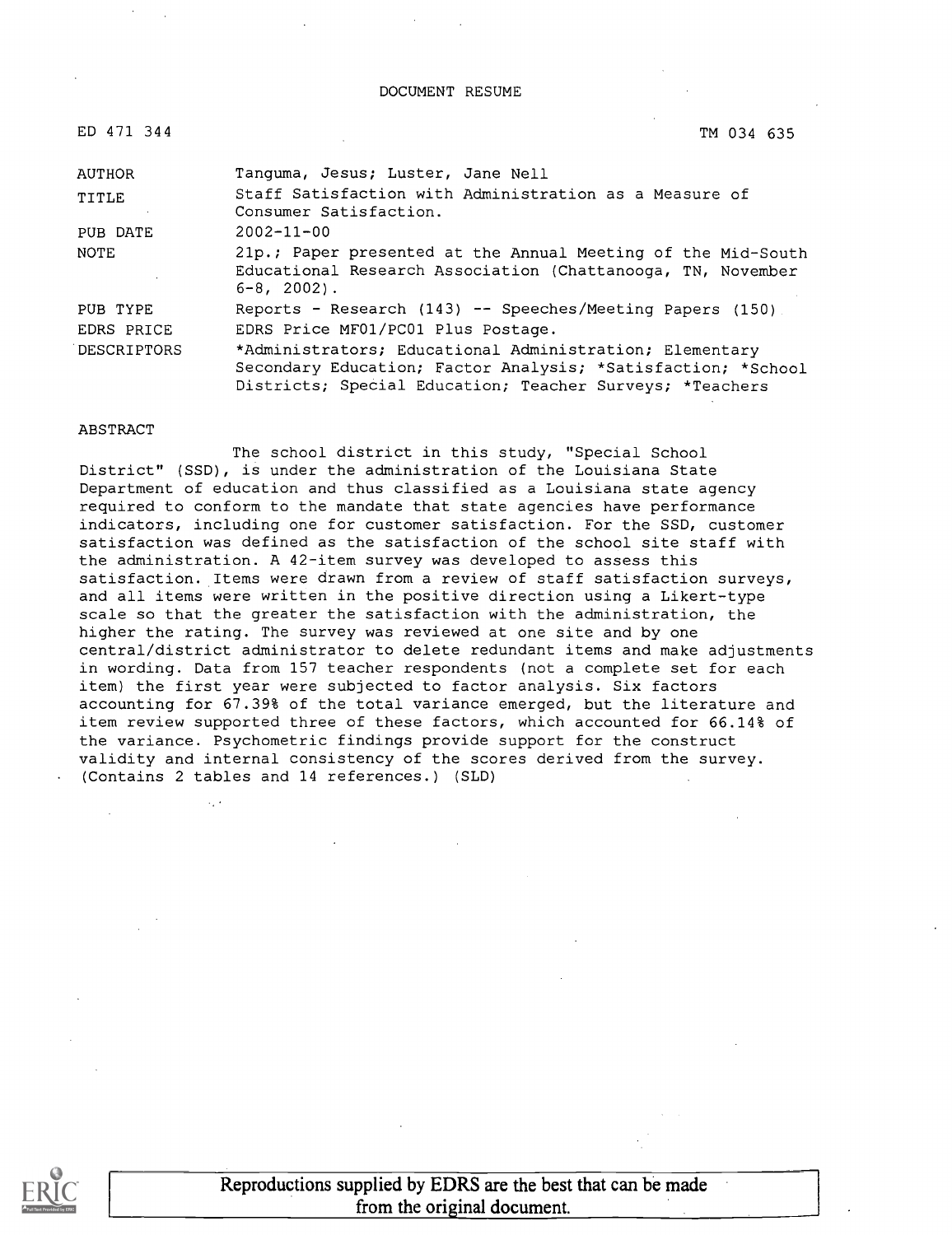Staff Satisfaction with Administration as a Measure of Consumer Satisfaction

Jesus Tanguma University of Houston, Clear Lake

> Jane Nell Luster Louisiana State University

Paper presented at the annual meeting of the

Mid-South Educational Research Association (MSERA)

Chattanooga, Tennessee

November 2002

## EST COPY AVAILABLE

2

PERMISSION TO REPRODUCE AND<br>DISSEMINATE THIS MATERIAL HAS BEEN GRANTED BY



TO THE EDUCATIONAL RESOURCES INFORMATION CENTER (ERIC)

1



Points of view or opinions stated in this document do not necessarily represent official OERI position or policy.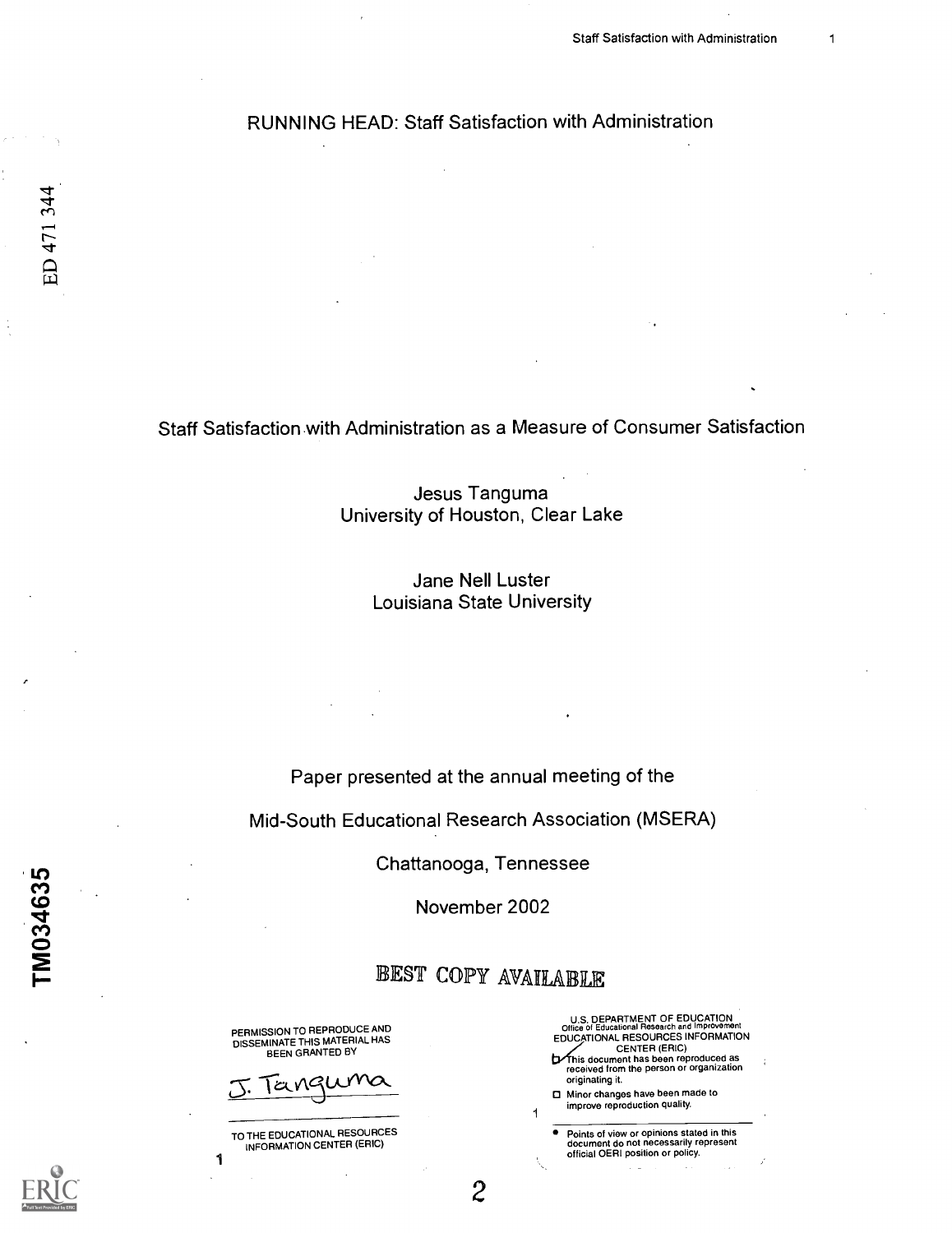#### **Abstract**

Special School District (SSD) is an educational service agency, is classified as a state agency and required to meet most requirements for state agencies. The development of the survey in this study resulted from a requirement that state agencies have performance indicators, specifically one for customer satisfaction. For SSD, customer satisfaction was defined as satisfaction of the school site staff with administration.

A 42-item survey was developed. Items were initially drawn from a review of staff satisfaction surveys, including those from other government agencies, then, adapted for SSD. It attempted also to capture major characteristics associated with administration both on-site and central/district office.

All Items were written in the positive direction using a Likert-type scale of one being strongly disagree and six, strongly agree. Zero responses were allowed. The greater the satisfaction with administration, the higher the rating indicated on the survey.

To assess content and face validity, the survey was shared with one site and one central/district administrator. Based on their input, redundant items were deleted and adjustments made in wording.

To assess construct validity, data from the first year were subjected to factor analysis using principal component extraction with oblique promax rotation. Using eigenvalues greater than unity, six factors accounting 67.39% of the total variance emerged. The reliability coefficient (Cronbach's alpha) for the survey was .974. Factors V and VI accounted for less than 3% of the variance and did not seem stable. A fourfactor solution was first considered.

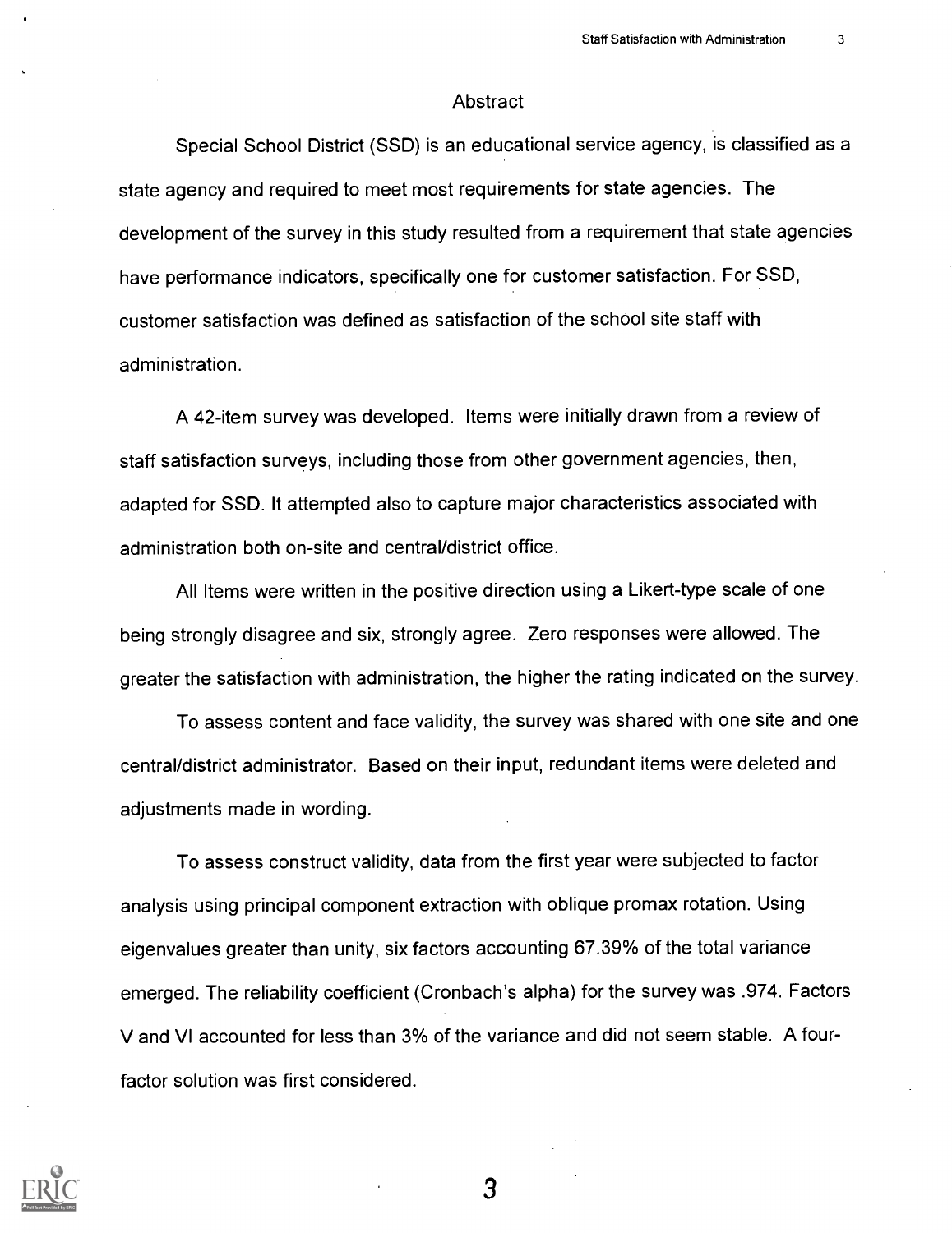Yet the literature and item review supported three factors. These factors accounted for 66.14% of the variance, with a reliability coefficient of 0.972. Similar reliability coefficients were found for the factors.

Psychometric findings provide support for the construct validity and internal consistency of the scores derived from the survey.



武<br>全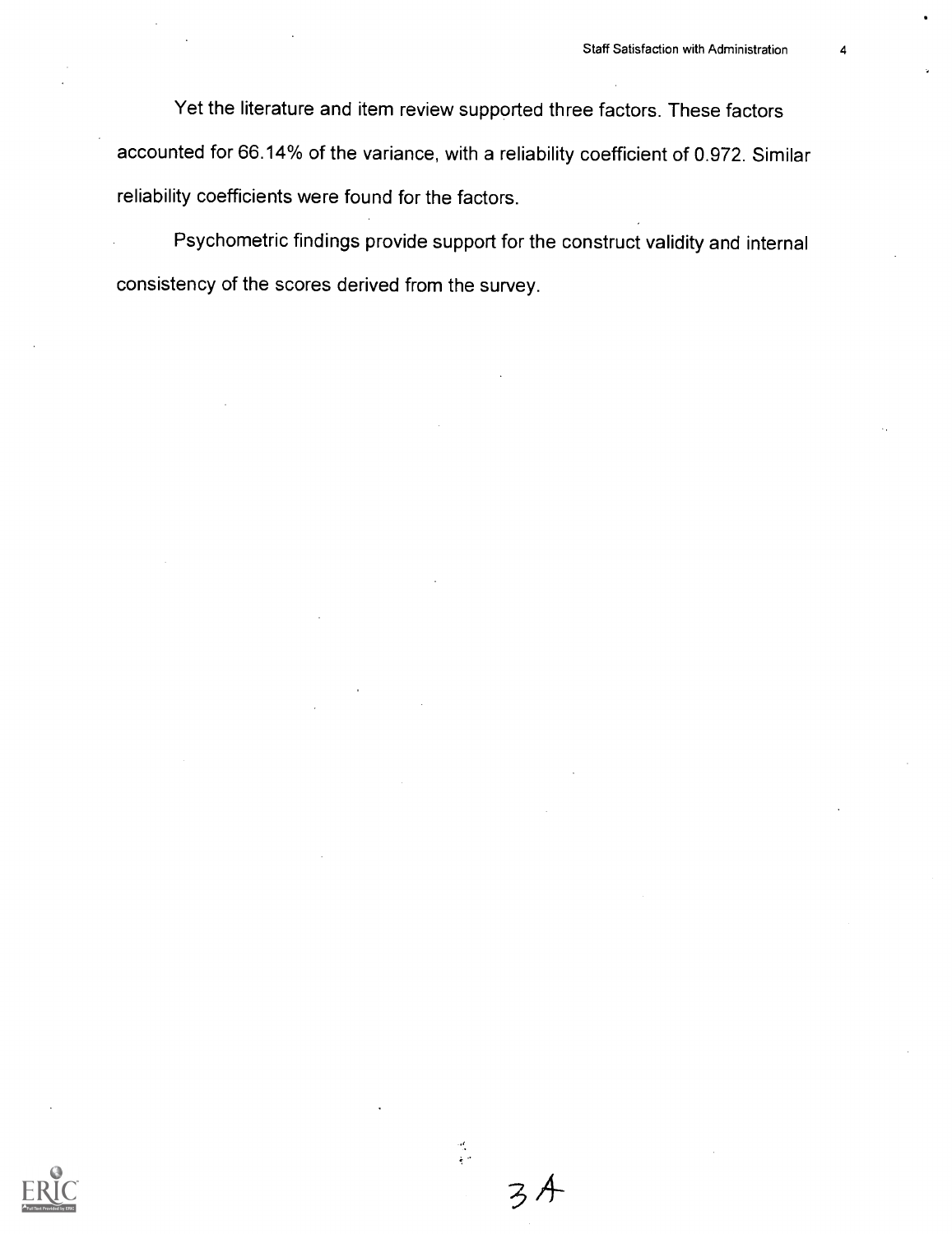Staff Satisfaction with Administration as a Measure of Consumer Satisfaction

### Introduction

Movement toward an outcome or results orientation has grown in government and education (Government Performance and Results Act, 1993; No Child Left Behind Act, 2001). Public accountability for results has been driven by the adoption of strategic planning and subsequent development of operational plans, which specifically include performance indicators. According to the Government Performance and Results Act of 1993: "Some elements of GPRA are familiar as they [can be] found in other federal management reforms such as Management by Objectives, Zero-based Budgeting, or Program Planning and Budgeting System. In contrast to these short-lived management reforms, GPRA is a law with specific planning and reporting requirements. The requirements include a five-year strategic plan, an annual performance plan and an annual performance report" (http://www.ed.gov/offices/OUS/PES/gpra/start.html).

#### Context of the Study

Special School District is an educational service agency that is under the administration of the Louisiana State Department of Education. It is classified as a state agency and must meet most requirements placed on state agencies. SSD is actually composed of SSD#1 and SSD#2. SSD#1 provides special education services to students with disabilities in state operated facilities for mental health, developmental disabilities and juvenile corrections. SSD#2 provides all educational services in juvenile correctional facilities whose physical plants are owned by private entities.

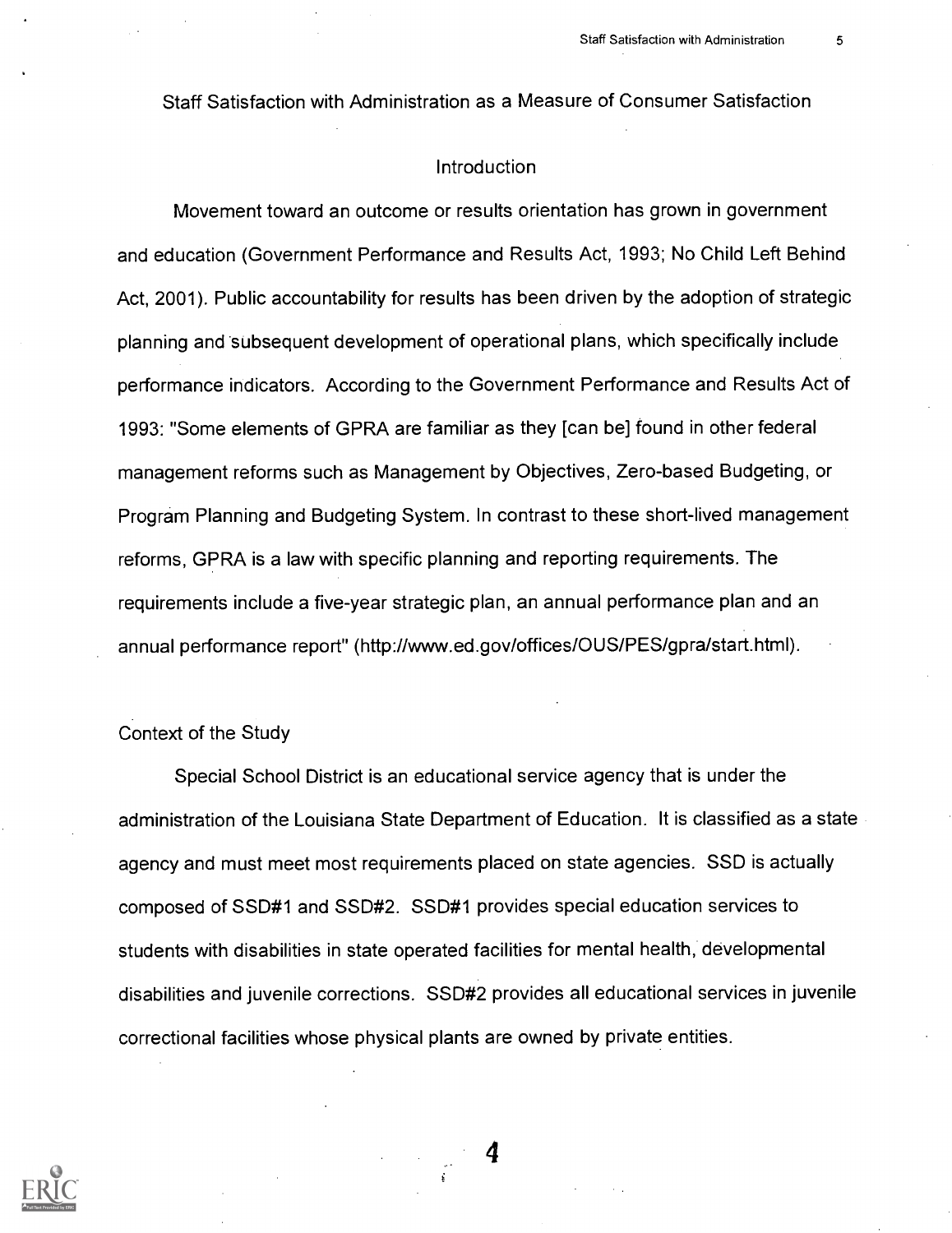The requirement that prompted the development of the survey described in this study was that state agencies in Louisiana, through their operational plans, include indicators of performance (see Performance Based Budgeting,

http://www.infolouisiana.com/opb/pbb/pbb.html). For the fiscal year 2000 operational plan, one required indicator of performance was customer satisfaction. Operationalizing customer satisfaction, however, was left to the discretion of the individual agencies.

Therefore, in the SSD#1 operational plan the objective for customer satisfaction was stated as: "To provide leadership and oversight that results in a consumer satisfaction rating of 85%." (SSD#1 Operational Plan, FY 2000). The performance indicator for this objective was the consumer "satisfaction rating of administration."

### Definition Development

The rationale for including customer satisfaction was that those using government services are customers, thus their reaction to or satisfaction with the service provided is important. Customer satisfaction, then, was aimed at the recipient of the product or service. According to Bailey (2000), "a customer is a person who buys goods or services and expects his or her expressed preference to be met with regard to the product or service being purchased" (p. 1, emphasis added). The key word in this definition is buy.

In a government agency the recipient is usually the one who actually receives the service; in other words, a "welfare recipient" would be the one who receives the monetary service or a "food stamp recipient" would be the one receiving the coupons or food credit card. In a school district the recipient is usually defined as the student.

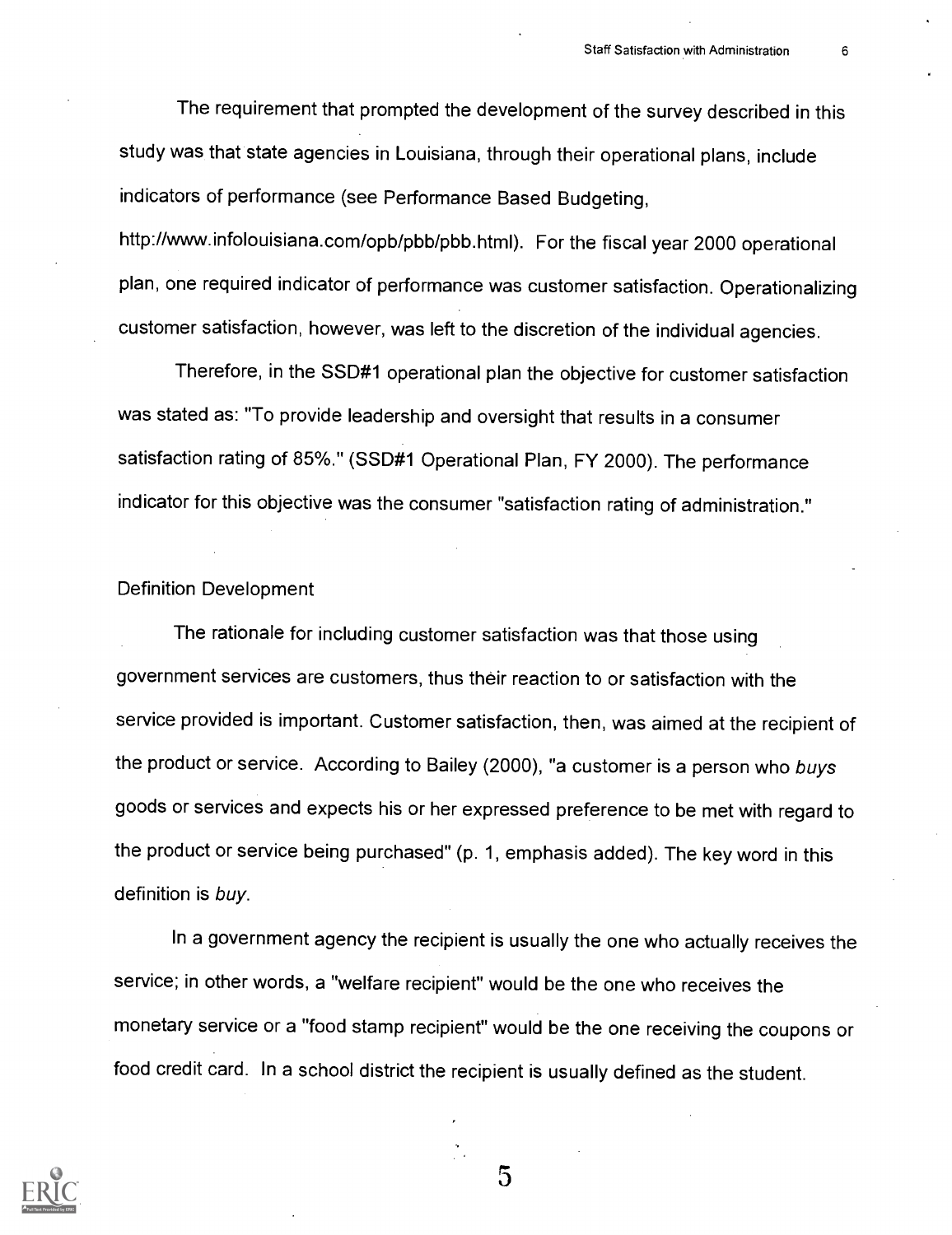Special School District, however, as the name implies is special - it differs from the traditional conception of a school district. First, the student population is fluid because the school programs are provided in mental health, developmental disabilities, and correctional facilities. Second, the sites are geographically distant both from each other and the central office. Sites are situated throughout an entire state. The final issue is whether the student or the parent is the actual customer. A case can be made that the parent is the taxpayer, thus, "paying" for government service.

Using Bailey's definition in the strictest sense of the word, neither parents nor students buy education. Therefore, given the concerns about the structure of SSD, customer satisfaction was examined from a different perspective.

That perspective was to ask who, besides students, "consumes service" in a school district? Besides students, schools are comprised of the administrators and the direct and support service staff.

Examining the administrative role, it can be argued that these personnel provide such functions or services as planning, leading, organizing, supervising, and controlling. Owens (1987) wrote, "Administration has been defined as working with and through people to achieve organizational goals" (p. 281). Consequently, administrator style and actions used in reaching these goals affects staff perceptions of and feelings about the administrator, the workplace, and their general morale. Using this perspective, school staff were considered to be the recipients or consumers of the services of administration. Administration was defined as both school site administrators and central or district office administrators.

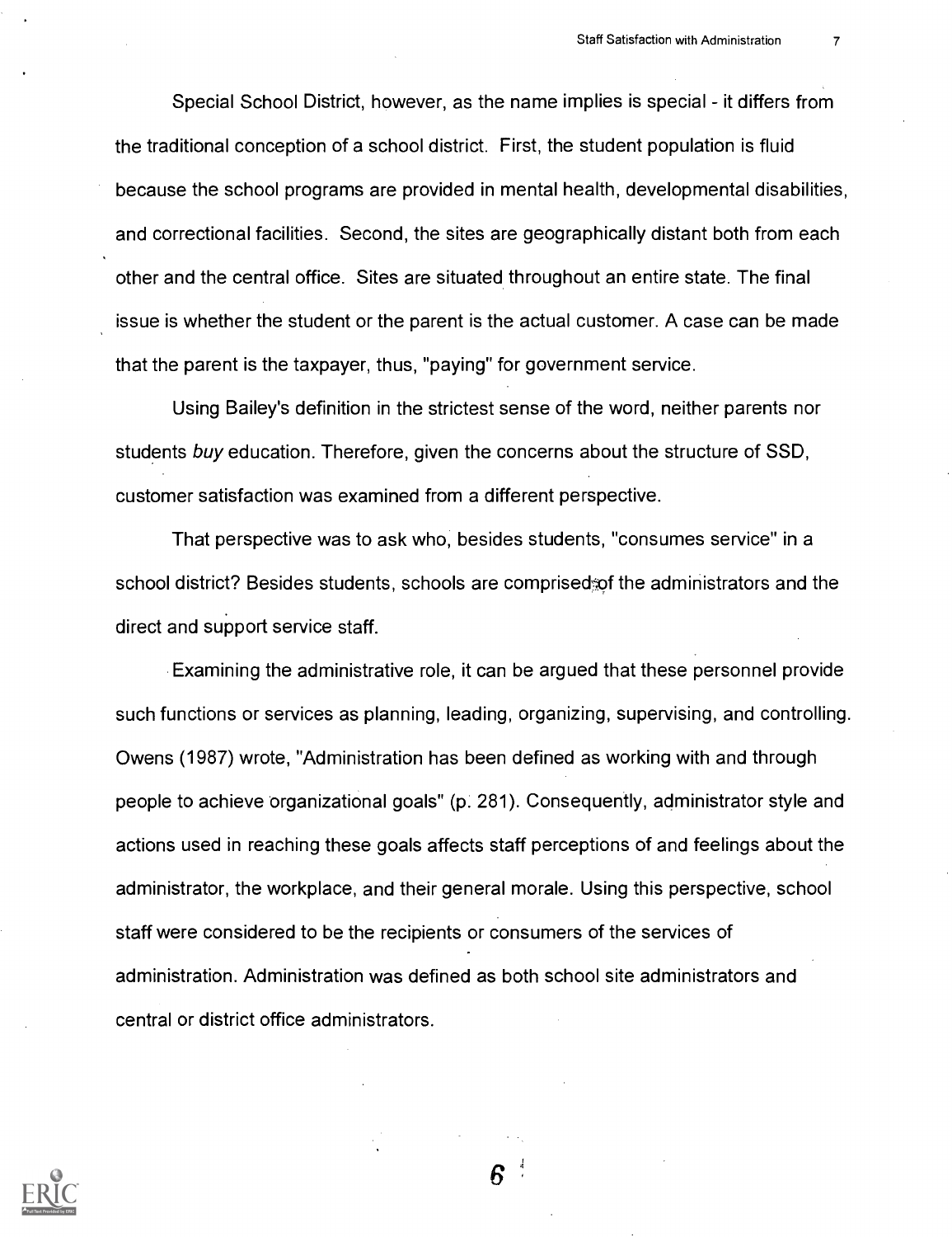#### Instrument Development

In deciding how to measure staff satisfaction with administration, an examination of the literature was undertaken. Keying on the terms satisfaction and administration resulted in information predominately related to job satisfaction and supervision. While this literature was helpful in a conceptual sense, little information was found that specifically examined how satisfied are school staff with the administrators' performance of their leadership, managerial, and supervisory roles (Howard & Frink, 1996; Bettencourt & Brown, 1997; Perie, Baker & Whitener, 1997: Luce, 1998).

Therefore, to measure staff satisfaction with administration a 42-item survey was developed. Items were initially drawn from a global review of other staff satisfaction surveys, including those used by other government agencies. Items were, then, adapted to reflect the unique nature of SSD while trying to capture major areas related to administration both on-site and from the central/district office.

As the Staff Satisfaction with Administration Survey was being developed, five categories of administrative influence were conceived. Items were assigned to one of these categories or factors. The first was leadership; these were items that related to actions and behaviors conveying vision, addressing participatory problem solving, and the free flow of information and communication. The second category was labeled operational control. That is, items related to the policies and procedures - the operations of the school. The third category was administrative support. Administrators assign workloads, provide the materials, supplies, and equipment, and influence the work relations among staff. Fourth was the category of promotion and professional development. In this area, administrators control opportunities for training and

 $\mathcal{P}_\mathrm{c} \in \mathbb{R}^3$ 

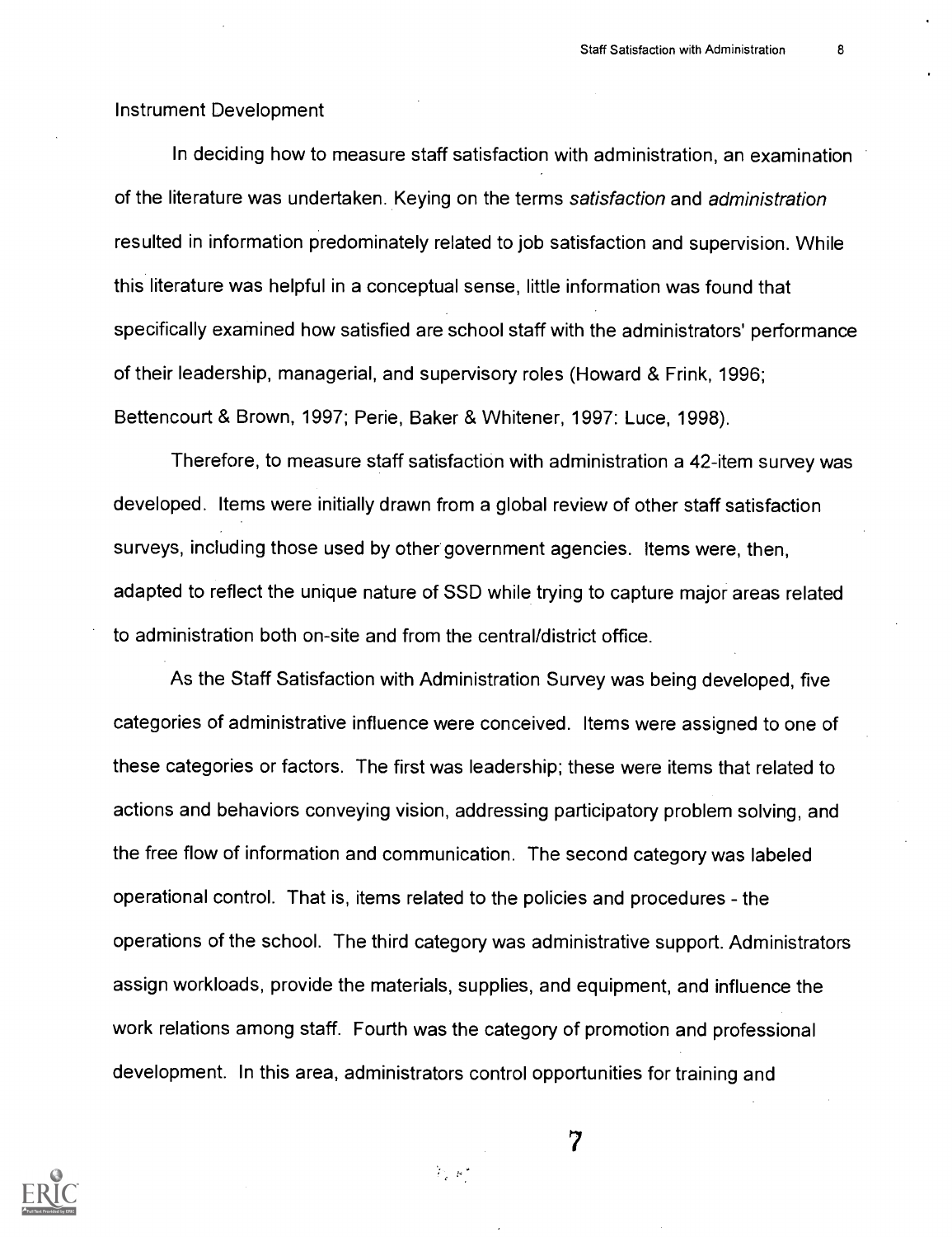professional growth and use of new skills. Finally, there were items considered to measure general satisfaction. Items in this category identified appreciation or worth, as well as compensation qualities.

To assess content and face validity, the survey form was shared with two administrators - one site and one central/district administrator. Based on their input and feedback, items were deleted that were considered to be redundant, adjustments were made in wording, and shifts in factor assignments were made.

Items were all written in the positive direction. A Likert-type scale of one (1) to six (6) - one being strongly disagree and six, strongly agree - was used. A zero response was allowed for don't know or not applicable. The greater the satisfaction with administration, the higher the rating indicated on the survey.

The purpose of the current study was to investigate the psychometric properties of the instrument developed to measure staff satisfaction with administration. Also examined was the initial structure of factors, which were arbitrarily assigned, based on expected administrative characteristics and outcomes. Items were grouped according to areas considered to be important to the administration, management and operation of a school site.

#### Method

#### **Participants**

Surveys were distributed to the site administrators. They, in turn, distributed the surveys to their site staff. Staff were given an option of returning completed surveys directly to the second author or through the school's group return process. Survey

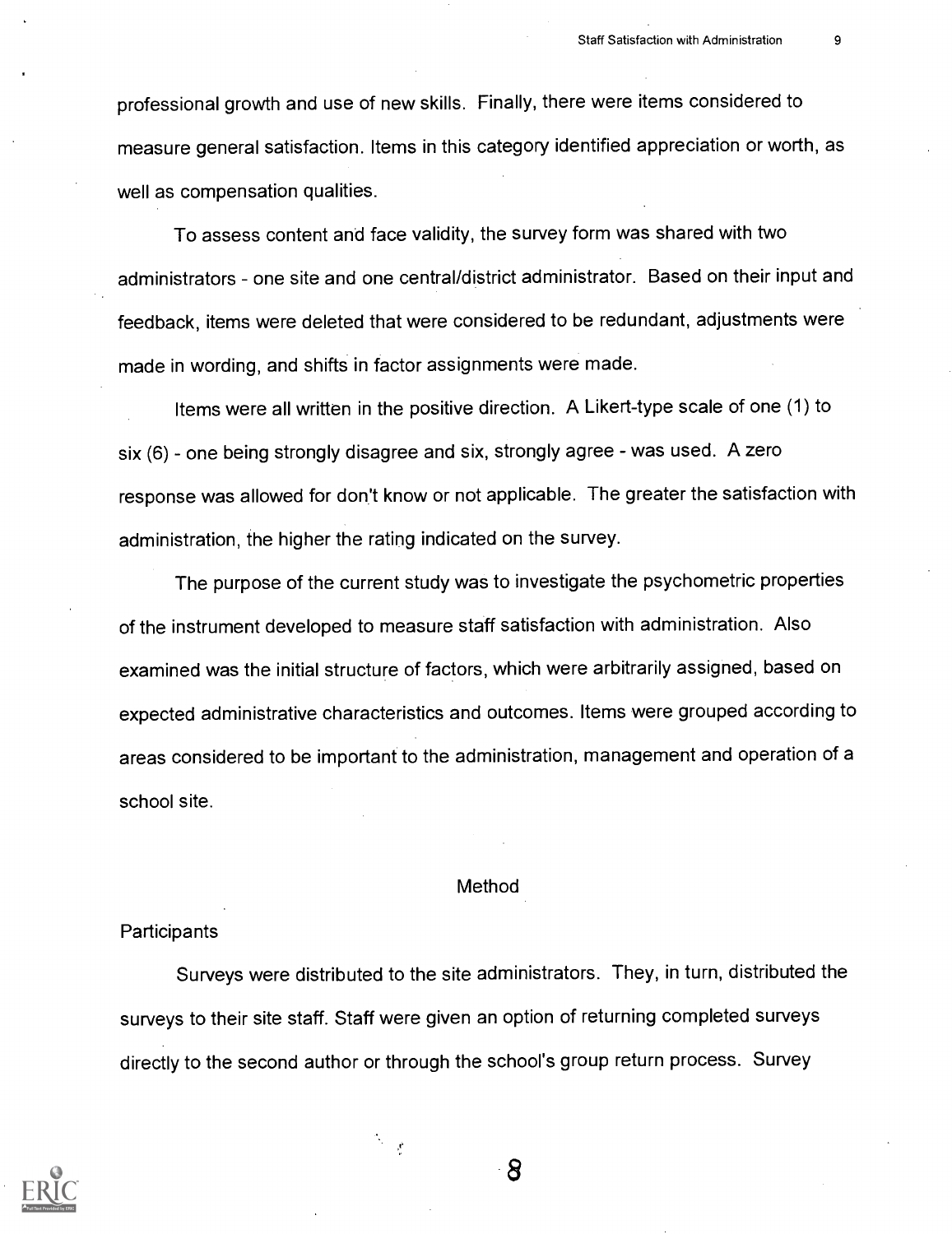distribution was during mid to late October of 1999, with return requested by early December.

Although SSD#1 and SSD#2 personnel were surveyed, for purposes of this study only SSD#1 was examined. SSD#2 was newly established in August of 1999. There was concern, therefore, that the inexperience of the administrative staff might bias analysis of the instrument. The response rate for SSD#1 was 52.7%, representing the return of 157 of the 298 surveys distributed.

Of the 157 respondents, 121 answered the race/ethnicity item. Results indicated the composition of the sample was -57% White (non-Hispanic), 39% Black, 3% Native American, with less than 1% indicating Asian/Pacific Islander and Other. Eighty percent of the respondents answered the item about gender. Of those responding, 74% were female, 26% male.

### Statistical Analysis

All analyses were performed using SPSS 11.0. The factor structure of the Staff Satisfaction with Administration Survey was investigated using factor analytic techniques. A principal component analysis with oblique promax rotation was used to determine the structure of the 42 items.

### Results

Using the eigenvalue greater than unity, six factors emerged accounting for 67.39% of the total variance. The magnitude of the eigenvalues was 22.03, 2.07, 1.61,



 $\frac{1}{2} \epsilon_{\perp}$  .

-9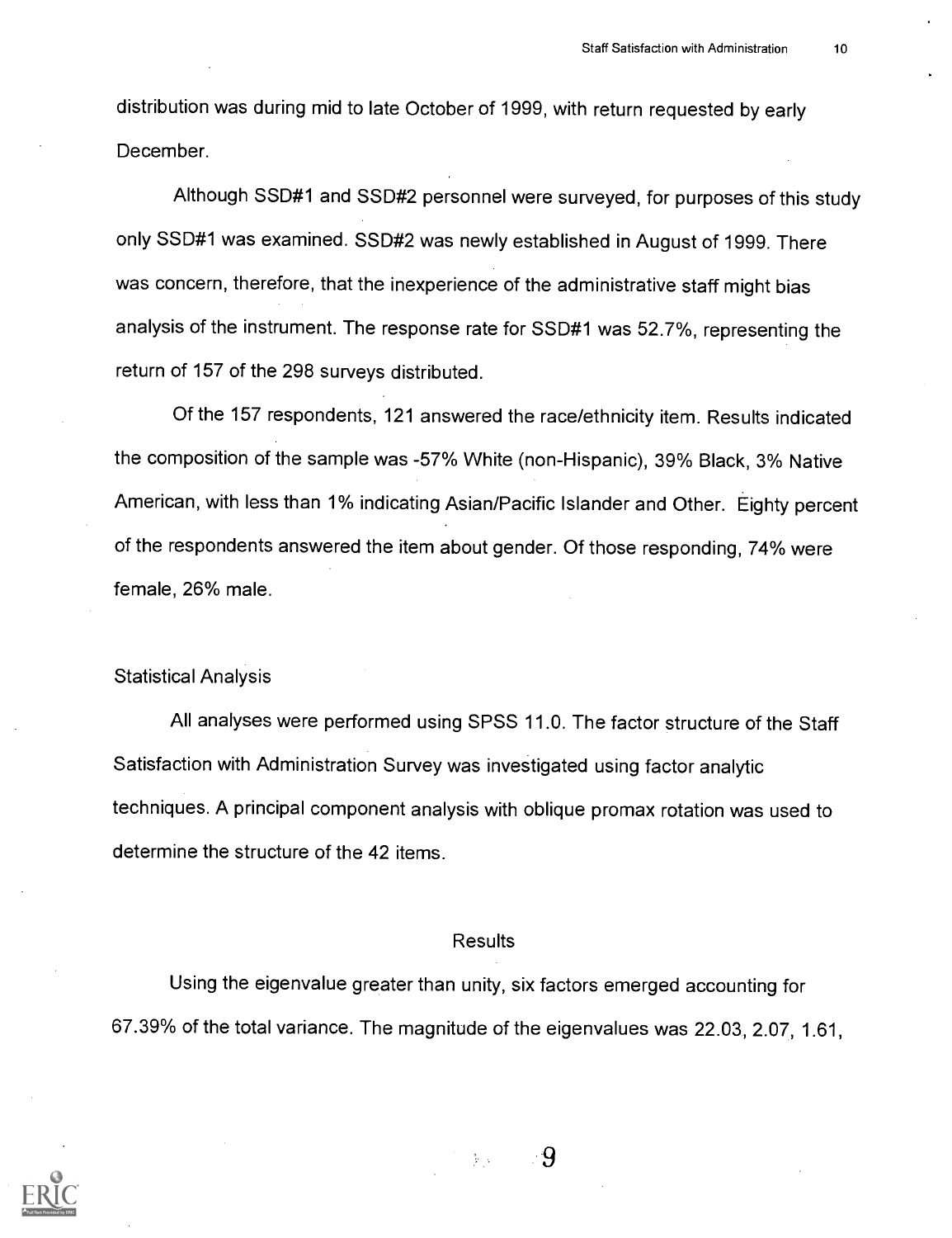1.41, 1.26, and 1.04. The reliability coefficient (Cronbach's alpha) was .974. The item factor loadings are shown in Table 1.

Factor VI consisted of only two items accounting for about one percent of the variance. Similarly, Factor V had four items accounting for about two percent of the variance. Factor IV had six items and accounted for 3.35% of the variance. Therefore, a four-factor solution was examined. Yet, after a review of the items and comparison to the literature, it was determined that a three-factor solution should be explored.

Item total correlations along with factor pattern matrix coefficients were used to determine the final form of the Staff Satisfaction with Administration Survey. Factor pattern matrix coefficients greater than 1.401 were used to determine the relationship of items to the factors. Criteria used to determine the number of factors to retain included (a) eigenvalue greater than unity, (b) percentage of variance explained, and (c) scree test.

Thirty-three items emerged using the three-factor rotation. The eigenvalues for these factors were 18.44, 6.05, and 4.21. Total variance accounted for equaled 66.13%, only slightly less than the six-factor solution. The factor pattern matrix coefficients, eigenvalues, and percentage of variance explained by each factor in the final factor structure are presented in Table 2.

Internal consistency of the scores was evaluated. The alpha coefficient for each factor was .969, .910 and .905, respectively. The reliability coefficient for this rotation was .972. These results provide support for the construct validity and internal consistency of the scores derived from the survey.



 $-2$  10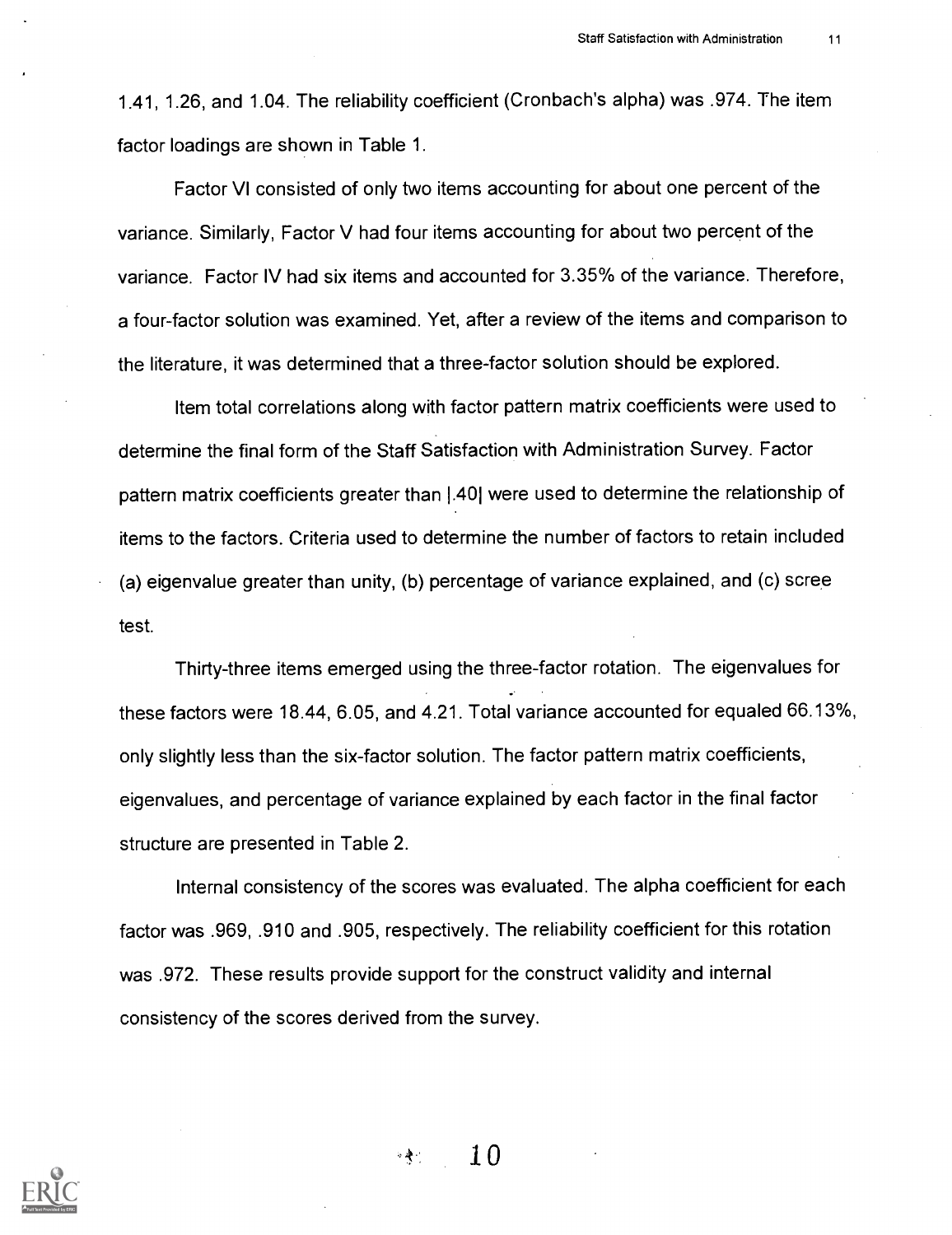#### **Discussion**

The Staff Satisfaction with Administration Survey was originally developed based on a conception of administration as including functions related to leadership, operational control, administrative support, promotion and professional development, and general satisfaction. The survey included 42 items; there were nine items representing leadership, seven for operational control, ten for administrative support, seven for promotion and professional development, and nine for general satisfaction.

This study did not support the factor structure originally conceptualized, although it did generally support the instrument's psychometric properties. Examining the thirtythree items in the three-factor rotation resulted in identifying them as leadership, workplace conditions, and morale.

School administrators have been characterized as the leaders - superintendents lead the district, principals lead the school. As leaders they move the district/school toward the goals set. To accomplish this they must motivate, supervise, direct, and manage the human and fiscal resources. Luce (1998) said, "Educational administrators need to concern themselves with how a high level of teacher motivation can be aroused, directed and sustained...encourage teachers to new things, to take on new challenges, and which inspire teachers to achieve excellence" (p. 1). Perie et al., on the other hand, reported that "of the teachers who reported being dissatisfied with teaching as a career, the majority specified concerns with inadequate support from administration" (p. 4).

Items in Factor one are considered to reflect the leadership dimension of administration. There are 15 Items on the survey that measure this dimension. These

 $\frac{1}{2}$  ,  $\frac{1}{2}$ 11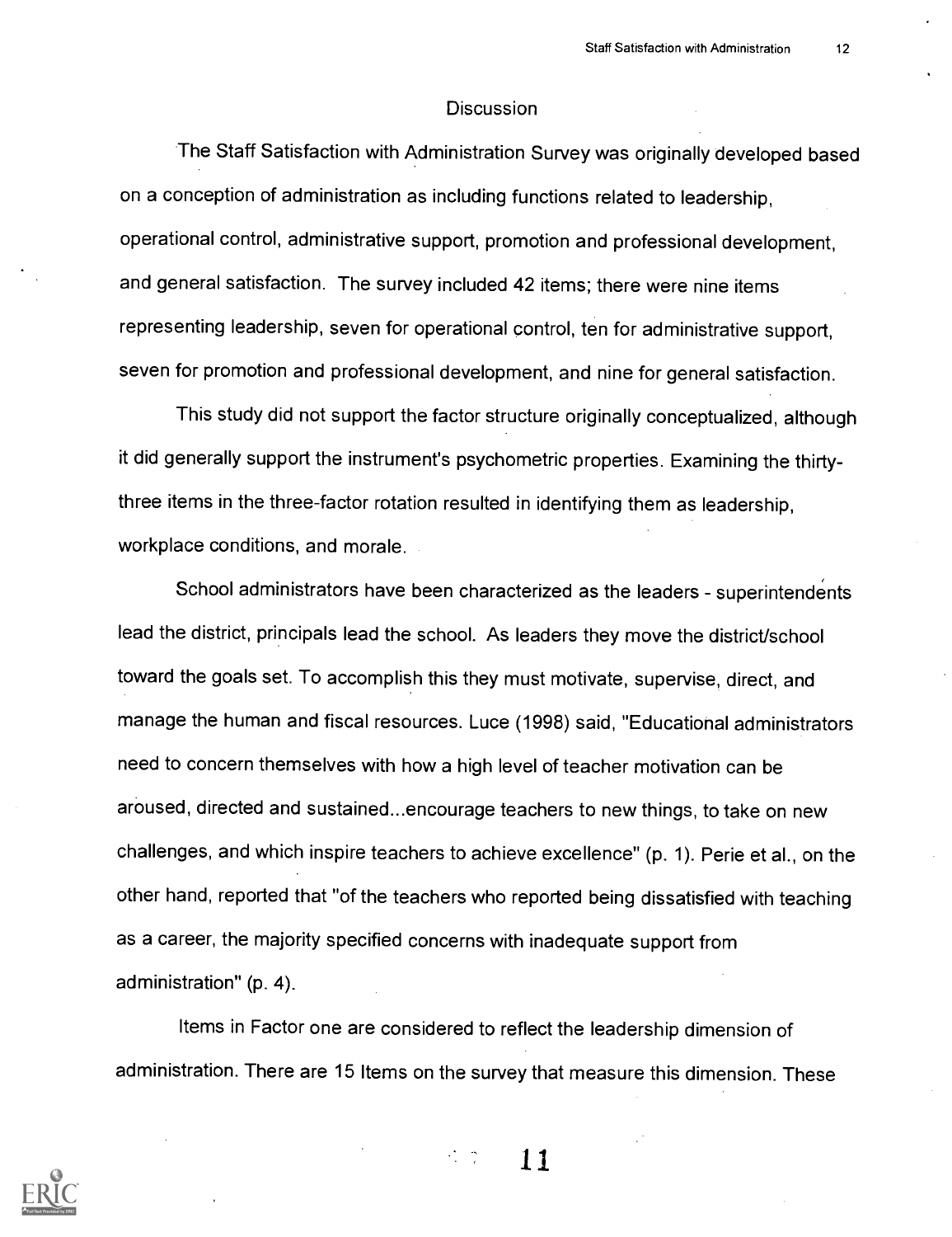include: #7 - Overall, my principal/supervisor communicates clearly with me; #16  $-$ Employees are encouraged to participate in making decisions that affect their work; and # 39 - Employees are encouraged to develop creative ideas, processes, or products.

Factor two was identified as workplace conditions and includes 10 items. Specific variables identified by Perie et al. (1997) included workplace conditions and included such descriptors as administrative support, availability of resources, amount of paper work and routine duties. They also reported that adding workplace conditions improved the prediction of career satisfaction "over four times" (p. 48). Similarly, Howard found that "satisfaction with supervision...appears to influence general job satisfaction" (1996, p. 11). Finally, Klecker and Loadman (1999) reported that job satisfaction as reported by teacher education graduates was affected by general work conditions. Examples of items on the survey for the workplace conditions factor include: #4 - I have the equipment I need to do my job (computers, software, paper, pens, staplers, etc.); #12 - My workload is reasonable, allowing me to accomplish my work in a quality manner; and #21 - The level of physical security at my work location is satisfactory.

Gorton (1976) wrote, "Satisfaction and morale are attitudinal variables which reflect positive or negative feelings about a particular situation or person(s). ... The state of one's morale reflects the extent of his satisfaction with a situation or person" (p. 165). Perie et al. (1997) stated, "Job satisfaction is an affective reaction to an individual's work situation" (p. 2). Thus, Factor three was identified as morale. It has eight items. Examples of items in this factor are  $-$  #9 - Overall I am satisfied with my job; #30 - I am kept well informed about important things going on in SSD; and #41 - There is mutual trust between SSD employees and administrators.

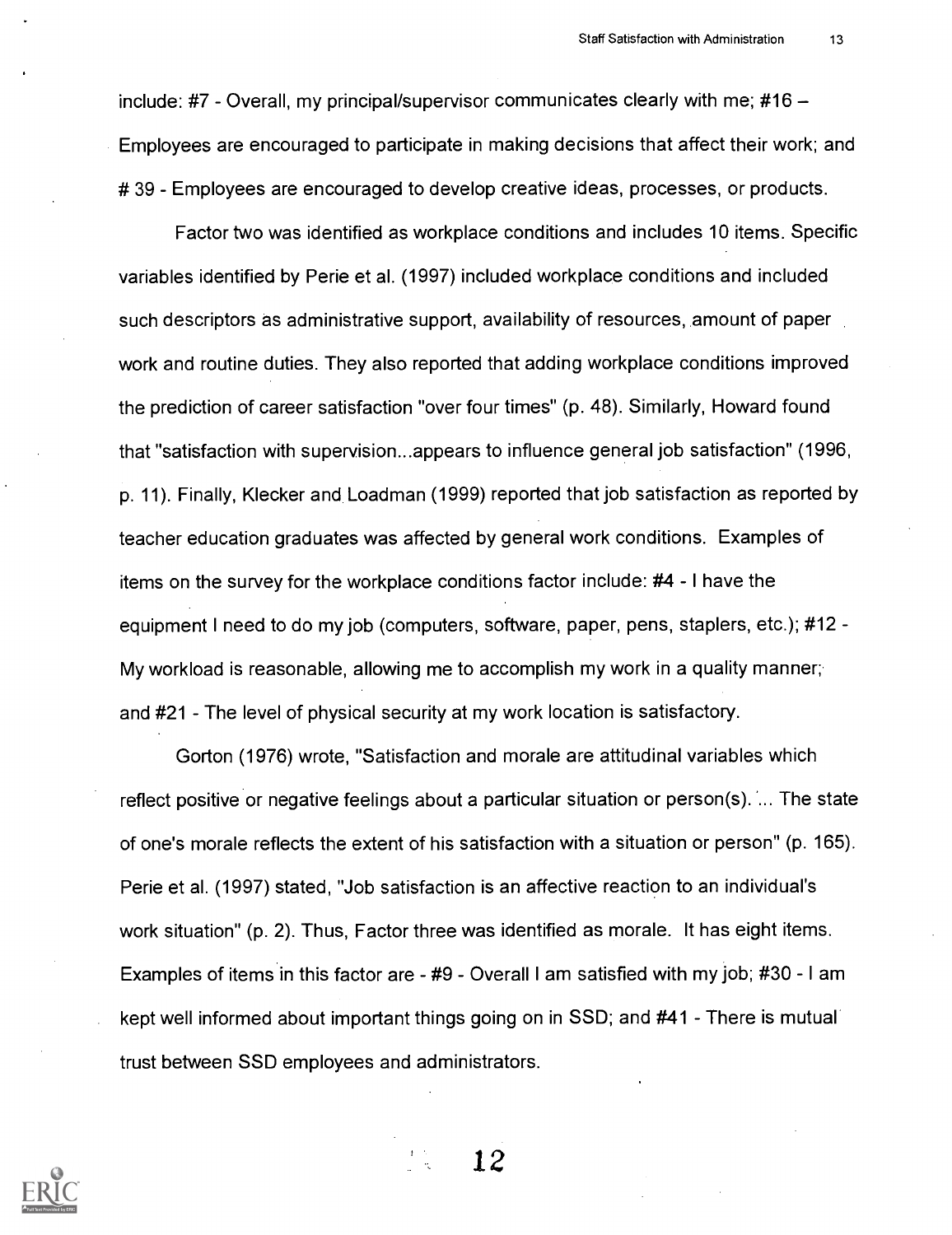The Staff Satisfaction with Administration Survey is now a 33-item form. To test the factor structure, the revised instrument must be tested. Because of the continuous nature of the consumer satisfaction indicator in SSD, the next step is to test the model and instrument with both SSD#1 and SSD#2. Another possible step is to customize it to be used in a public school district.

The Council for Exceptional Children (CEC) in their Special Education Teaching Conditions Initiative identifies administrative support and working conditions among factors that affect retention of special educators. They state,

In the current educational climate, special education teachers often feel unsupported, unprepared, overwhelmed, and disempowered. Too often they are asked to teach in situations that make them ineffective. . . . Special education teachers are also faltering under the overwhelming amount of paperwork they are expected to complete. . . Another problem that negatively affects the effectiveness of special education teachers is lack of resources. Unfortunately, special education is still, too often, an unwanted challenge. Special education teachers are forced to make do with inadequate and/or out-of-date materials, and they meet resistance when procuring general education books and resources for their students.

. . .Special education teachers also say that lack of administrative support makes their job more difficult. . . . Poor teacher working conditions contribute to the high rate of special educators leaving the field, teacher burnout, and substandard quality of education for students with special needs (http://www.cec.sped.org/spotlight/cond/bf overview.html).



 $\mathbb{R}^{\sum_{i=1}^k}$ 13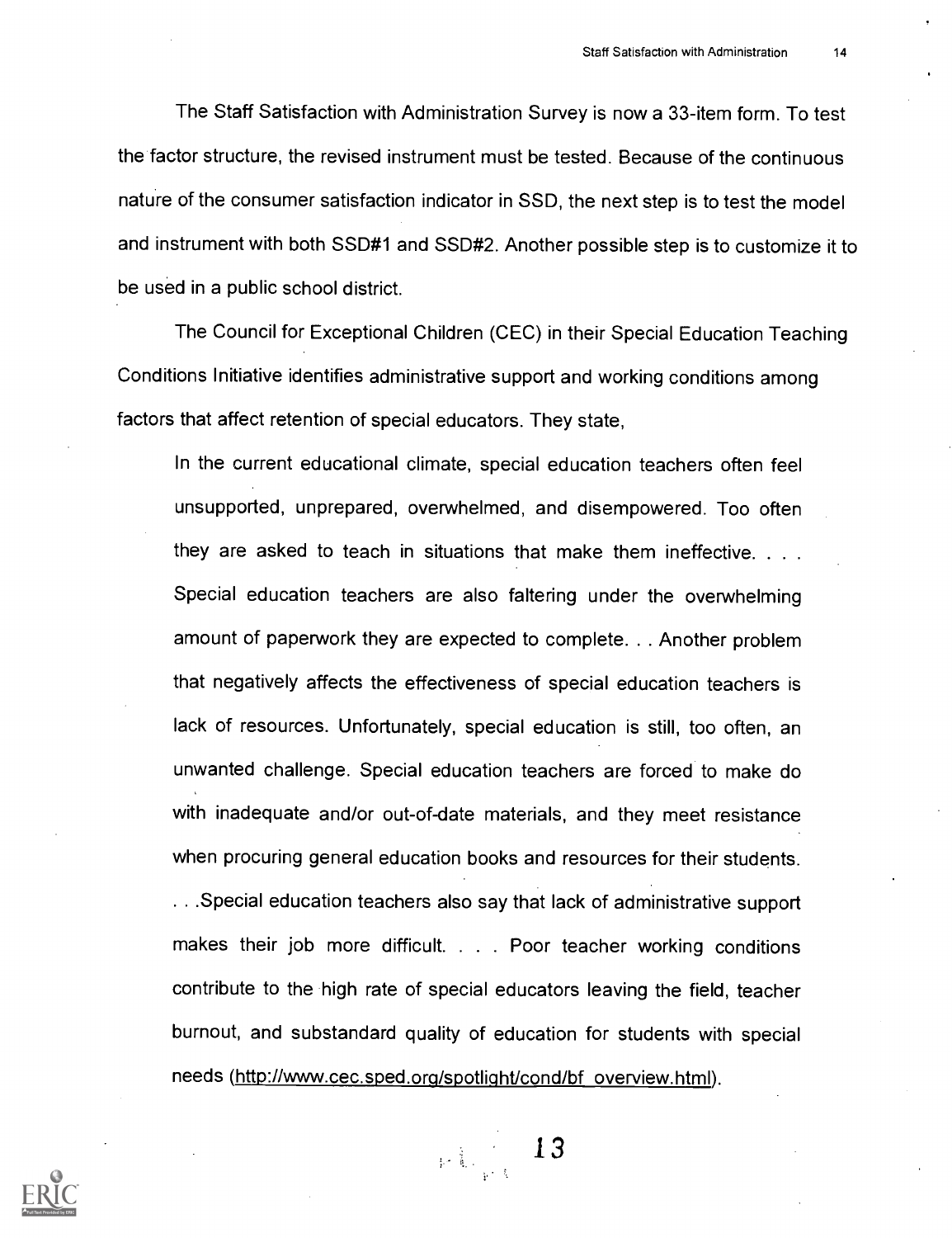While CEC specifically identified special educators, there is reason to believe these same issues could apply to most educators. Looking at the areas identified - paperwork, resources, administrative support, working conditions - it is possible to note that administrators do have some control over the job design (Gersten, Keating, Yovanoff, and Harniss, 2001).

Mayer, Mullins, Moore, and Ralph (2000) in their report Monitoring School Quality: An Indicators Report identified 13 indicators. In identifying School Leadership as one of the indicators, they write:

Leadership provides a unifying focus, the impetus to work toward school goals, and a locus for decision making along the way. In quality schools, an individual or group of individuals takes responsibility to provide school leadership, assemble a faculty with skills to achieve school goals, provide direct support for those teachers, and make teaching and learning a main preoccupation around which everything else evolves (p. 38).

Yet, in this report they acknowledge that sources of data on school leadership are of poor quality.

Thus, the importance of having an instrument to measure staff satisfaction with administration lies in the information it can provide to administrators. It can serve to gather information in a feedback loop for administrators. Based on the literature on staff satisfaction, administrators - especially site administrators - influence personnel perceptions and reactions. Staff satisfaction, in turn, has been linked to job performance. Proponents of accountability in government and education have strongly made the case that job performance and student results are intrinsically linked.

14

 $\sum_{i=1}^n \frac{1}{2} \sum_{j=1}^n \frac{1}{2} \sum_{j=1}^n \frac{1}{2} \sum_{j=1}^n \frac{1}{2} \sum_{j=1}^n \frac{1}{2} \sum_{j=1}^n \frac{1}{2} \sum_{j=1}^n \frac{1}{2} \sum_{j=1}^n \frac{1}{2} \sum_{j=1}^n \frac{1}{2} \sum_{j=1}^n \frac{1}{2} \sum_{j=1}^n \frac{1}{2} \sum_{j=1}^n \frac{1}{2} \sum_{j=1}^n \frac{1}{2} \sum_{j=1}^n \frac{$ 

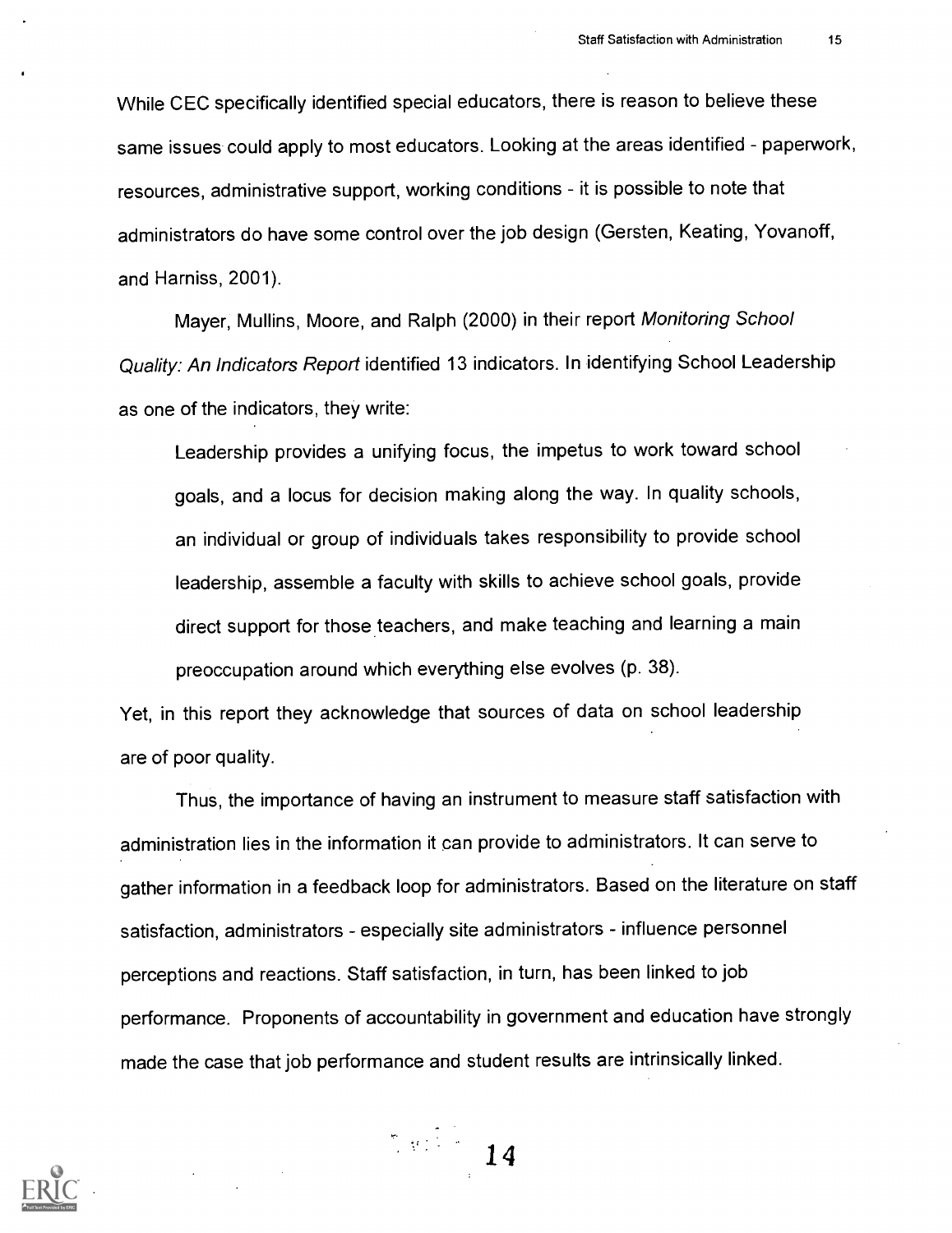Consequently, in this era of increased accountability for the results of students, administrators need to have numerous tools to improve their practice and results. Using the Staff Satisfaction with Administration Survey may be one tool to assist them.

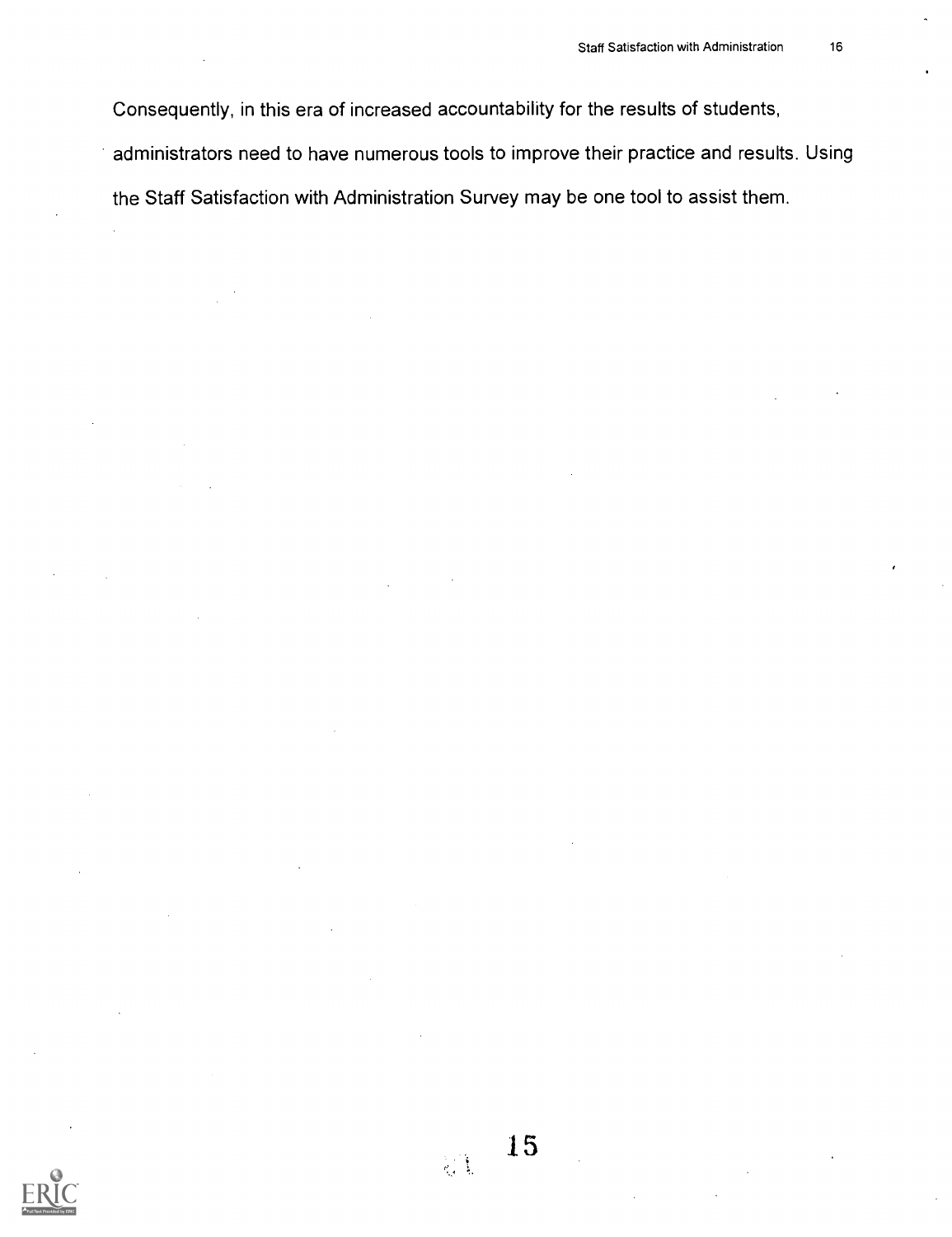## Table 1

 $\bar{z}$ 

|                                                 | Factor |                            |        |               |        |        |
|-------------------------------------------------|--------|----------------------------|--------|---------------|--------|--------|
| Item                                            |        | $\ensuremath{\mathsf{II}}$ | III    | $\mathsf{IV}$ | $\vee$ | VI     |
| 40                                              | .94    | .122                       | .01    | $-11$         | $-07$  | $-.03$ |
| 23                                              | .94    | $-158$                     | .09    | $-06$         | .08    | .06    |
| $\overline{7}$                                  | .85    | $-21$                      | $-.02$ | .27           | $-.02$ | .02    |
| 38                                              | .84    | .12                        | .13    | $-15$         | .03    | $-.07$ |
| 35                                              | .84    | $-0.08$                    | .09    | .05           | .03    | .04    |
| $\overline{2}$                                  | .82    | .24                        | $-.24$ | .02           | $-14$  | .07    |
| 17                                              | .82    | $-.24$                     | .19    | .08           | .07    | .07    |
| 39                                              | .71    | .43                        | $-.19$ | $-25$         | $-08$  | $-.17$ |
| 42<br>$\bar{z}$                                 | .70    | .31                        | .16    | $-.25$        | $-.08$ | $-.17$ |
| 33                                              | .63    | .28 <sub>1</sub>           | .05    | $-.08$        | .07    | .05    |
| 16                                              | .52    | .31                        | $-.04$ | .06           | .00    | .16    |
| 24<br>$\mathcal{F}^{\mathcal{G}}_{\mathcal{A}}$ | .50    | .09                        | .06    | .26           | .07    | $-.03$ |
| 11                                              | .47    | .16                        | $-14$  | .33           | .02    | .08    |
| 28                                              | $-06$  | .86                        | .16    | .00           | $-.27$ | .12    |
| 19                                              | .09    | .80                        | $-12$  | $-08$         | $-03$  | .06    |
| 41                                              | .16    | .76                        | .00    | $-.07$        | .00    | .00    |
| $\epsilon$<br>34                                | $-06$  | .57                        | .24    | $-.02$        | .19    | .00    |
| 9                                               | $-.02$ | .54                        | $-12$  | .19           | .35    | $-09$  |
| 22                                              | .19    | .48                        | .08    | .09           | .06    | .18    |
| 30                                              | .03    | .47                        | .17    | .09           | .01    | .16    |
| 37                                              | .22    | .36                        | .17    | .33           | $-13$  | $-.23$ |
| 36                                              | .15    | .35                        | .29    | .27           | $-.08$ | .00    |
| 27                                              | $-.05$ | $-0.08$                    | .93    | .08           | $-06$  | $-04$  |
| 31                                              | $-.02$ | .08                        | .78    | .18           | .00    | $-.17$ |
| 20                                              | .14    | .00                        | .74    | $-02$         | .00    | .03    |

## Initial Rotated Factor Pattern Matrix for the Special School District survey



 $\frac{1}{2}$  .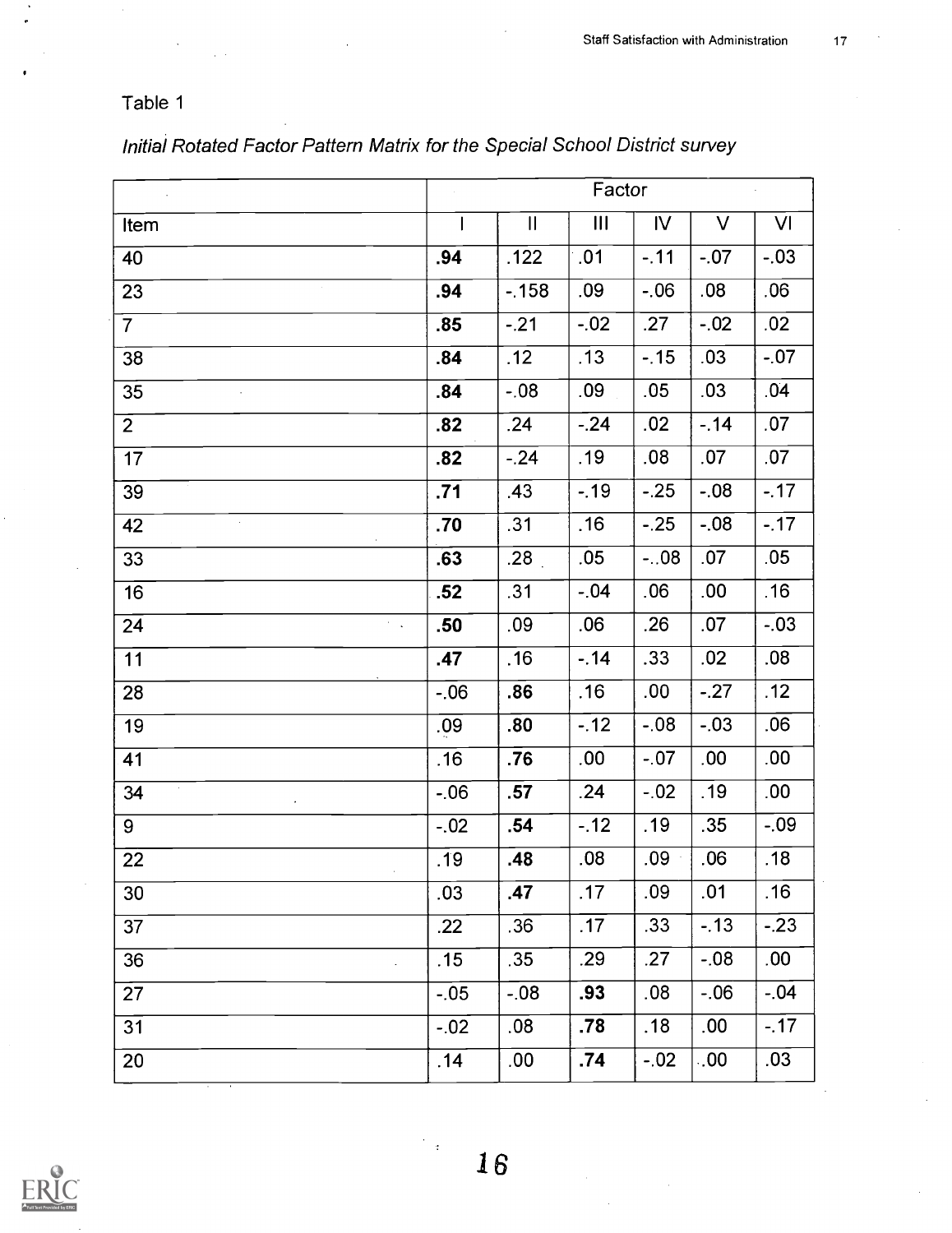|                                  |                  |        | Factor |        |         |        |
|----------------------------------|------------------|--------|--------|--------|---------|--------|
| 10                               | .26              | $-.11$ | .69    | $-16$  | .20     | .11    |
| 21                               | $-.25$           | .29    | .66    | .00    | $-0.08$ | .27    |
| 29                               | .08 <sub>0</sub> | .17    | .62    | .10    | $-02$   | .02    |
| $\overline{25}$                  | .26              | .28    | .39    | $-16$  | .11     | .07    |
| $\overline{\mathbf{4}}$          | $-.22$           | $-.01$ | .13    | .83    | $-.07$  | .11    |
| $\overline{5}$                   | .00.             | .13    | $-.09$ | .75    | $-02$   | $-25$  |
| $\mathbf 1$                      | .11              | $-17$  | .28    | .62    | $-09$   | $-12$  |
| 14                               | $-08$            | .05    | .19    | .62    | .11     | .15    |
| $\overline{3}$                   | .50              | $-.18$ | $-.15$ | .59    | $-18$   | .13    |
| 13                               | .37              | .24    | $-06$  | .46    | $-08$   | $-.02$ |
| 18                               | $-15$            | .06    | $-.11$ | $-.22$ | .92     | .28    |
| 26                               | .13              | $-.34$ | .15    | $-.02$ | .86     | $-14$  |
| 32                               | .05              | .08    | .15    | .03    | .68     | $-22$  |
| 6                                | $-08$            | .23    | $-.22$ | .37    | .55     | .12    |
| 15                               | .11              | .19    | .00    | .30    | .34     | $-02$  |
| $\overline{8}$                   | .01              | .18    | .02    | $-.07$ | .03     | .81    |
| 12                               | .26              | $-16$  | .13    | .27    | .12     | .46    |
| Eigenvalue                       | 22.03            | 2.07   | 1.61   | 1.41   | 1.26    | 1.04   |
| Percentage of variance explained | 52.44            | 4.94   | 3.84   | 3.35   | 1.75    | 1.07   |

 $\frac{1}{2}$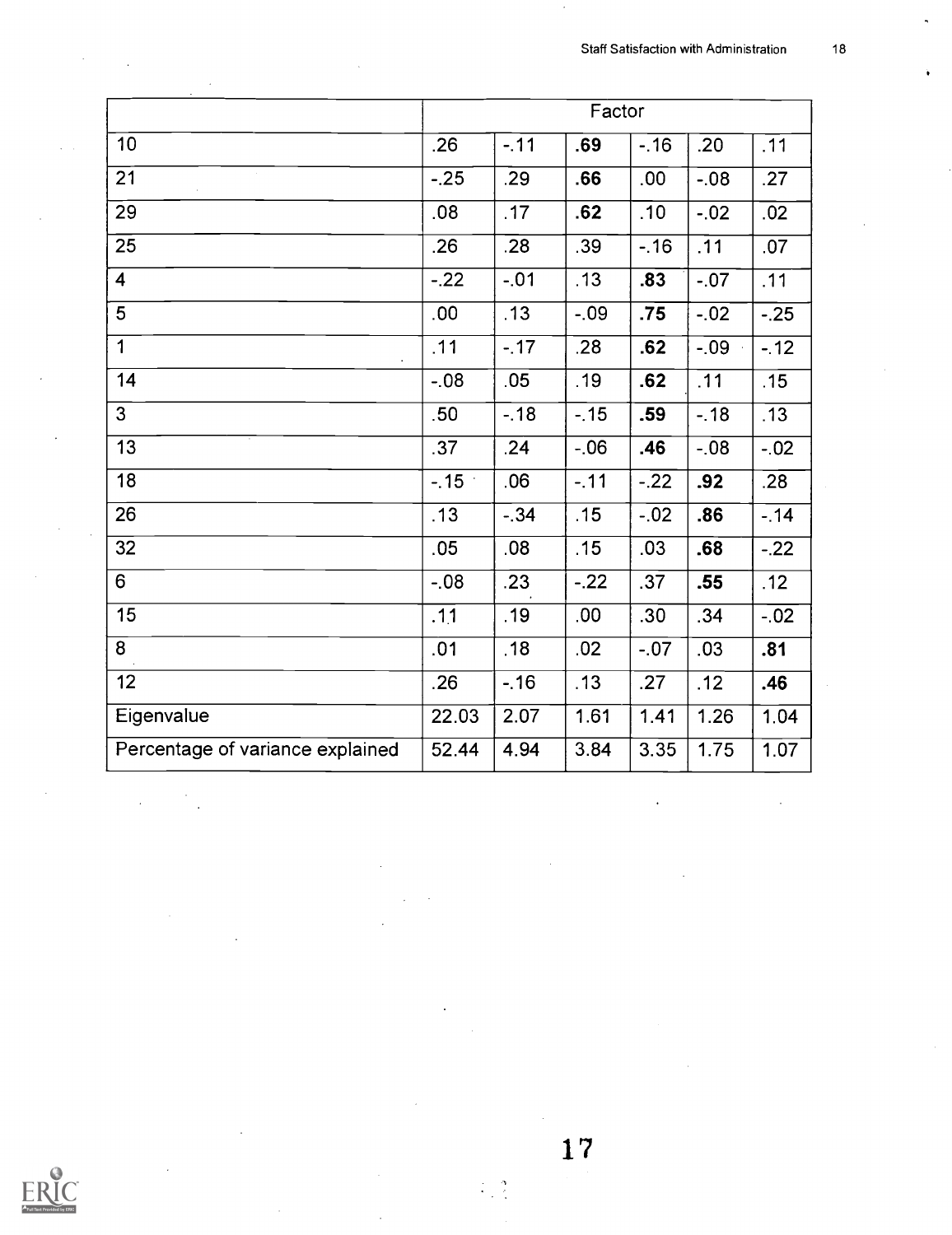# Table 2

| Final Rotated Factor Pattern Matrix for the Special School District survey |  |  |
|----------------------------------------------------------------------------|--|--|
|                                                                            |  |  |

|                            | Factor      |                  |        |
|----------------------------|-------------|------------------|--------|
| Item                       | $\sim$<br>L | $\mathbf{I}$     | Ш      |
| 40                         | .96         | $-.08$           | .02    |
| $\overline{23}$            | .91         | .14              | $-.14$ |
| 7 <sup>1</sup>             | .89         | .11              | $-.14$ |
| 38                         | .89         | .00              | .03    |
| 17                         | .87         | .23              | $-.20$ |
| $\overline{35}$            | .85         | .18              | $-.08$ |
| 2 <sup>1</sup>             | .81         | $-.23$           | .19    |
| 39                         | .80         | $-.28$           | .31    |
| 42                         | .79         | $-15$            | .17    |
| $\overline{33}$            | .66         | .09              | .21    |
| 24                         | .64         | .16              | .13    |
| 16                         | .53         | .11              | .24    |
| $\overline{3}$             | .49         | .03              | .16    |
| $\overline{11}$            | .48         | .17              | .19    |
| $\overline{13}$            | .43         | .11 <sup>°</sup> | .38    |
| 27                         | $-.09$      | .85              | .00.   |
| To all<br>10 <sup>1</sup>  | .27         | .81              | $-26$  |
| 20<br>$\mathcal{L}$        | .22         | .75              | $-.18$ |
| $\overline{31}$            | $-.02$      | .74              | .18    |
| $\overline{21}$            | $-16$       | $\overline{.72}$ | .08    |
| 29                         | $-.01$      | $\overline{.72}$ | .18    |
| 12<br>$\ddot{\phantom{0}}$ | .18         | .64              | $-.11$ |
| 14                         | .04         | .64              | .18    |
| $\overline{4}$             | $-.13$      | .61              | .16    |
| $\overline{32}$            | .16         | .49              | .13    |



ł.

 $\hat{\mathbf{r}}$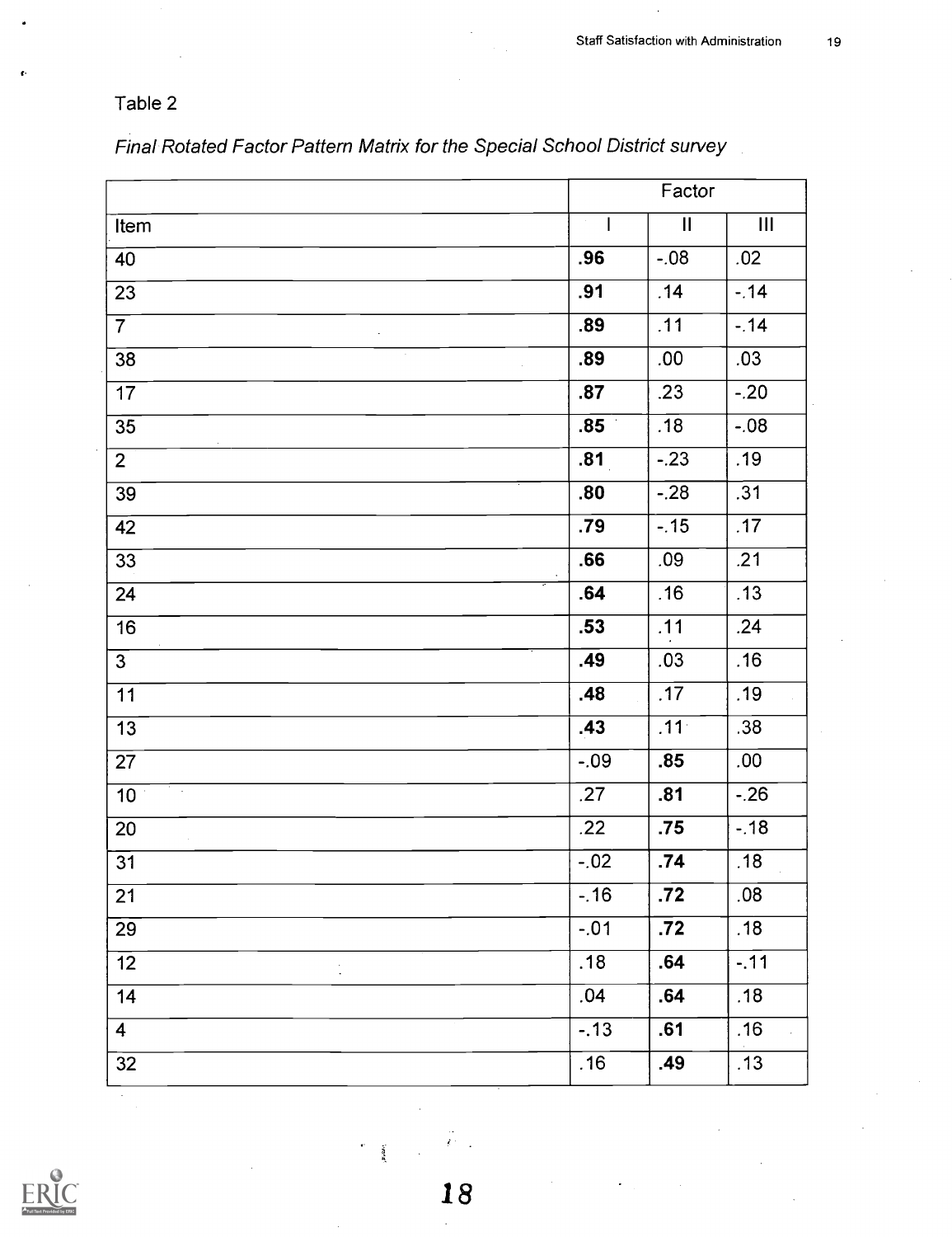|                                  | Factor  |        |      |
|----------------------------------|---------|--------|------|
| 28                               | $-03$   | .02    | .80  |
| 19                               | .12     | $-18$  | .79  |
| 41                               | .12     | $-.03$ | .72  |
| 9                                | .12     | .11    | .65  |
| 34                               | $-0.9$  | .43    | .54  |
| 30                               | $-0.08$ | .39    | .52  |
| 22                               | .19     | .27    | .51  |
| 6                                | .00     | .37    | .44  |
| Eigenvalue                       | 18.44   | 1.99   | .139 |
| Percentage of variance explained | 55.87   | 6.05   | 4.21 |
|                                  |         |        |      |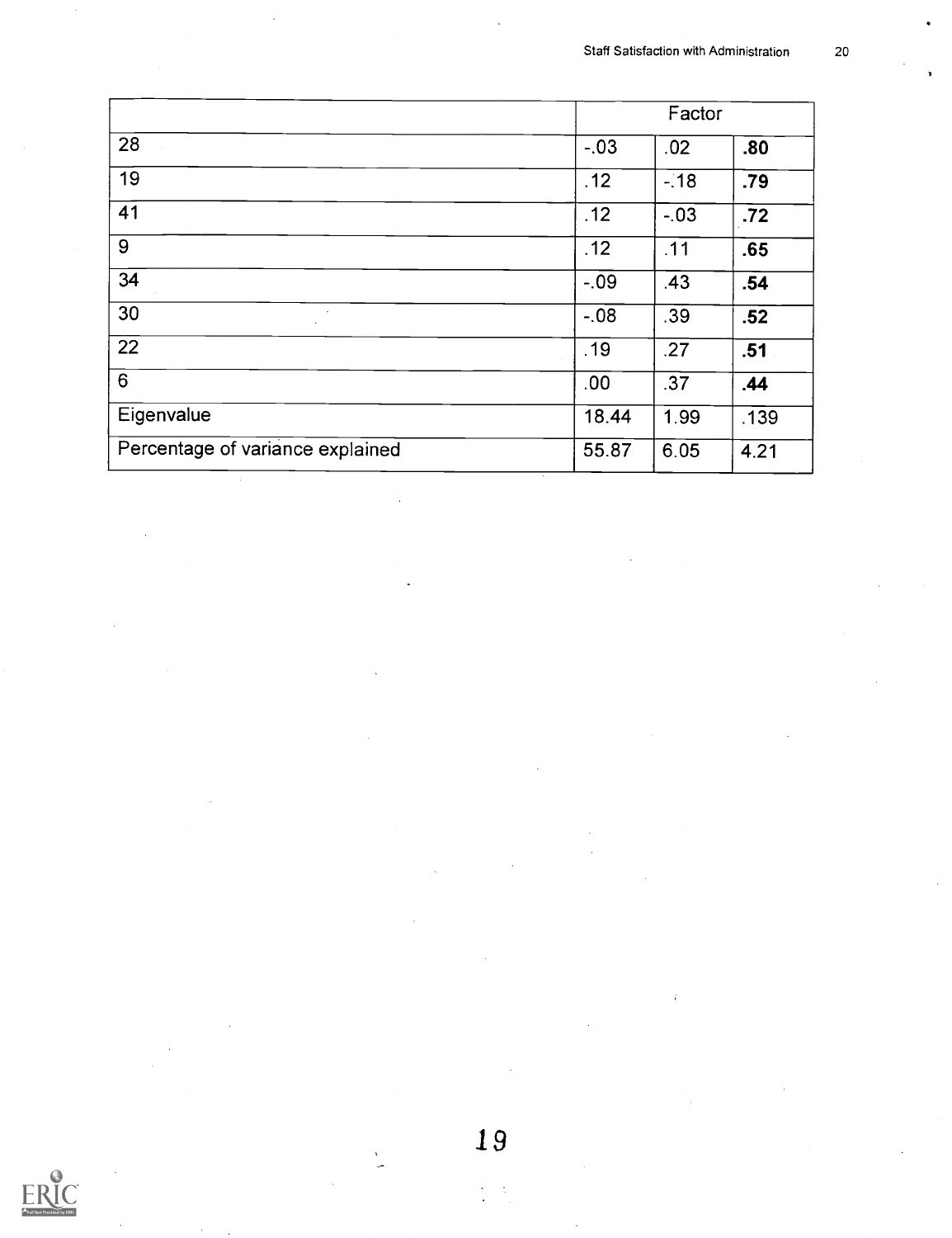#### References

- Bailey, J. J.(2000). Students as clients in a professional/client relationship. Journal of Management Education, 24, 353-365.
- Bettencourt, L. A. & Brown, S. W. (1997). Contact employees' relationships among workplace fairness, job satisfaction, and prosocial behaviors. Journal of Retailing, 73, 39-62.
- Division of Administration, Office of Planning and Budget. (1995). Performance Based Budgeting. Retrieved April 1999 from

http://www.infolouisiana.com/opb/pbb/pbb.html

- Government Performance and Results Act. (1993). Overview of GPRA. Retrieved August 1999 from http://www.ed.gov/offices/OUS/PES/gpra/start.htmlittop
- Gersten, R., Keating, T., Yananoff, P., & Harniss, M. K. (2001). Working in special education: Factors that enhance special educators' intent to stay. Exceptional Children, 67, 549-567.
- Gorton, R. A. (1976). School administration: Challenge and opportunity for leadership. Dubuque, IA: Wm. C. Brown.
- Howard, J. L. & Frink, D. D. (1996). The effects of organizational restructure on employee satisfaction. Group and Organizational Management, 21, 278-304.
- Klecker, B. M. & Loadman, W. E. (1999). Male elementary school teachers' ratings of job satisfaction by years of teaching experience. Education, 119, 504-514.
- Luce, J. A. (1998). Career ladders: Modifying teachers' work to sustain motivation. Education, 118, 15-21.

Mayer, D. P., Mullins, J. F., Moore, M. T., & Ralph, J. (2000). Monitoring school quality:



 $20^{\circ}$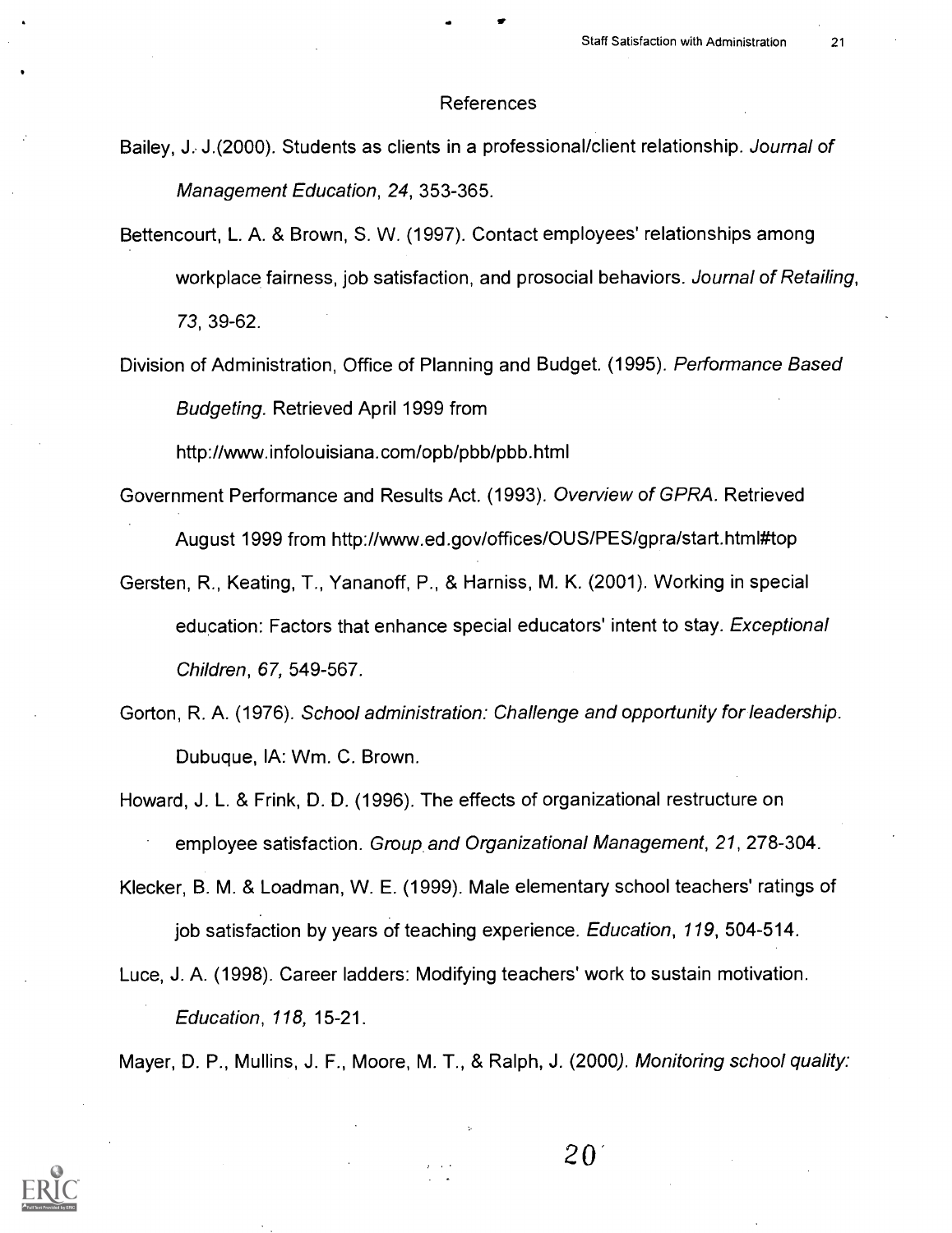An indicators report. Washington, DC: U. S. Department of Education, Office of Education Research and Improvement, National Center on Education Statistics, 2000-030.

No Child Left Behind Act, 20 U.S.C. §6301 (2001).

- Owens, R. G. (1987). Organizational behavior in education (3rd Ed.). Englewood Cliffs: Prentice Hall.
- Perie, M., Baker, D. P. & Whitener, S. (1997). Job satisfaction among America's teachers: Effects of workplace conditions, background characteristics, and teacher compensation. U.S. Department of Education, Office of Education Research and Improvement, National Center on Education Statistics, NCES 97- XXX.

Special School District. (FY2000). Operational Plan for Special School District #1.

Available from Special School District at the Louisiana Department of Education.



21

 $\mathfrak{t}$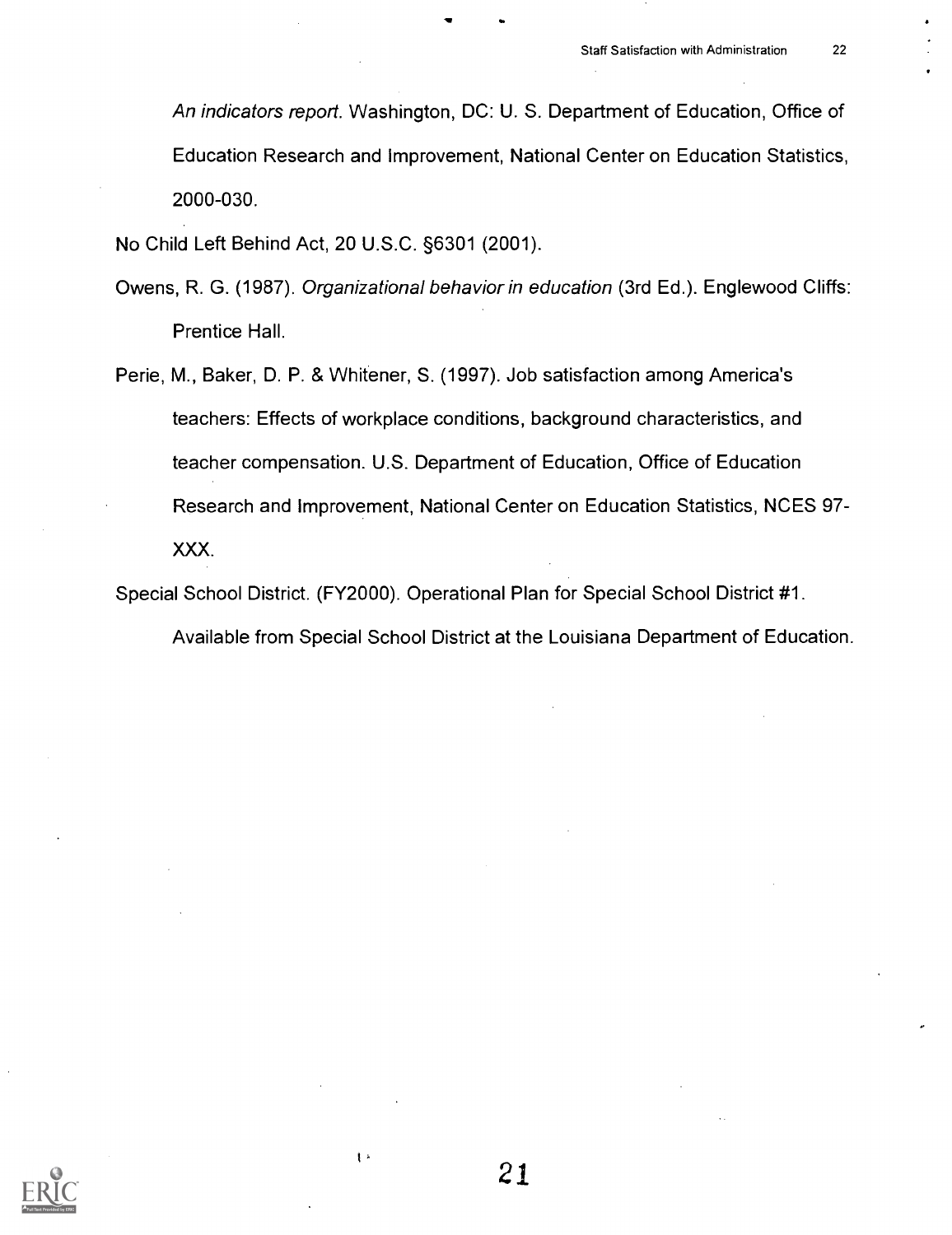|                                    | <b>U.S. Department of Education</b><br>Office of Educational Research and Improvement (OERI)<br><b>National Library of Education (NLE)</b><br><b>Educational Resources Information Center (ERIC)</b> |                                                 |
|------------------------------------|------------------------------------------------------------------------------------------------------------------------------------------------------------------------------------------------------|-------------------------------------------------|
|                                    | <b>REPRODUCTION RELEASE</b>                                                                                                                                                                          | <b>Educational Resources Information Center</b> |
|                                    | (Specific Document)                                                                                                                                                                                  |                                                 |
| <b>I. DOCUMENT IDENTIFICATION:</b> |                                                                                                                                                                                                      |                                                 |
| Title:                             | Staff Satisfaction with Administration as a Measure.<br>Of Consumer Satisfaction                                                                                                                     |                                                 |
| Author(s):<br><u>clesus</u>        | Jane XIel<br>$\mathbf{\nabla}$<br>Luster<br><u>'anguma</u>                                                                                                                                           |                                                 |
| Corporate Source:                  |                                                                                                                                                                                                      | <b>Publication Date:</b>                        |
|                                    |                                                                                                                                                                                                      |                                                 |

<sup>A</sup> TM034635

### II. REPRODUCTION RELEASE:

In order to disseminate as widely as possible timely and significant materials of interest to the educational community, documents announced in the monthly abstract journal of the ERIC system, Resources in Education (RIE), are usually made available to users in microfiche, reproduced paper copy, and electronic media, and sold through the ERIC Document Reproduction Service (EDRS). Credit is given to the source of each document, and, if reproduction release is granted, one of the following notices is affixed to the document.

If permission is granted to reproduce and disseminate the identified document, please CHECK ONE of the following three options and sign at the bottom of the page.



| Sign    | Signature:                                             | Printed Name/Position/Title:                             |
|---------|--------------------------------------------------------|----------------------------------------------------------|
| here, ' | when                                                   | JANE<br>LUSTER<br>NELL                                   |
| please  | Organization/Address:<br>STATE UNIVERSITY<br>LOUISIANA | Telephone 225-578 4802 FAX 225-267-4228                  |
|         | 223<br>ea bodu                                         | E-Mail Address:<br>⁄   Date∶<br>8102<br><u>\?\\`CT\\</u> |
|         | Barn<br>6803<br>souae                                  | (Over)                                                   |
|         |                                                        |                                                          |